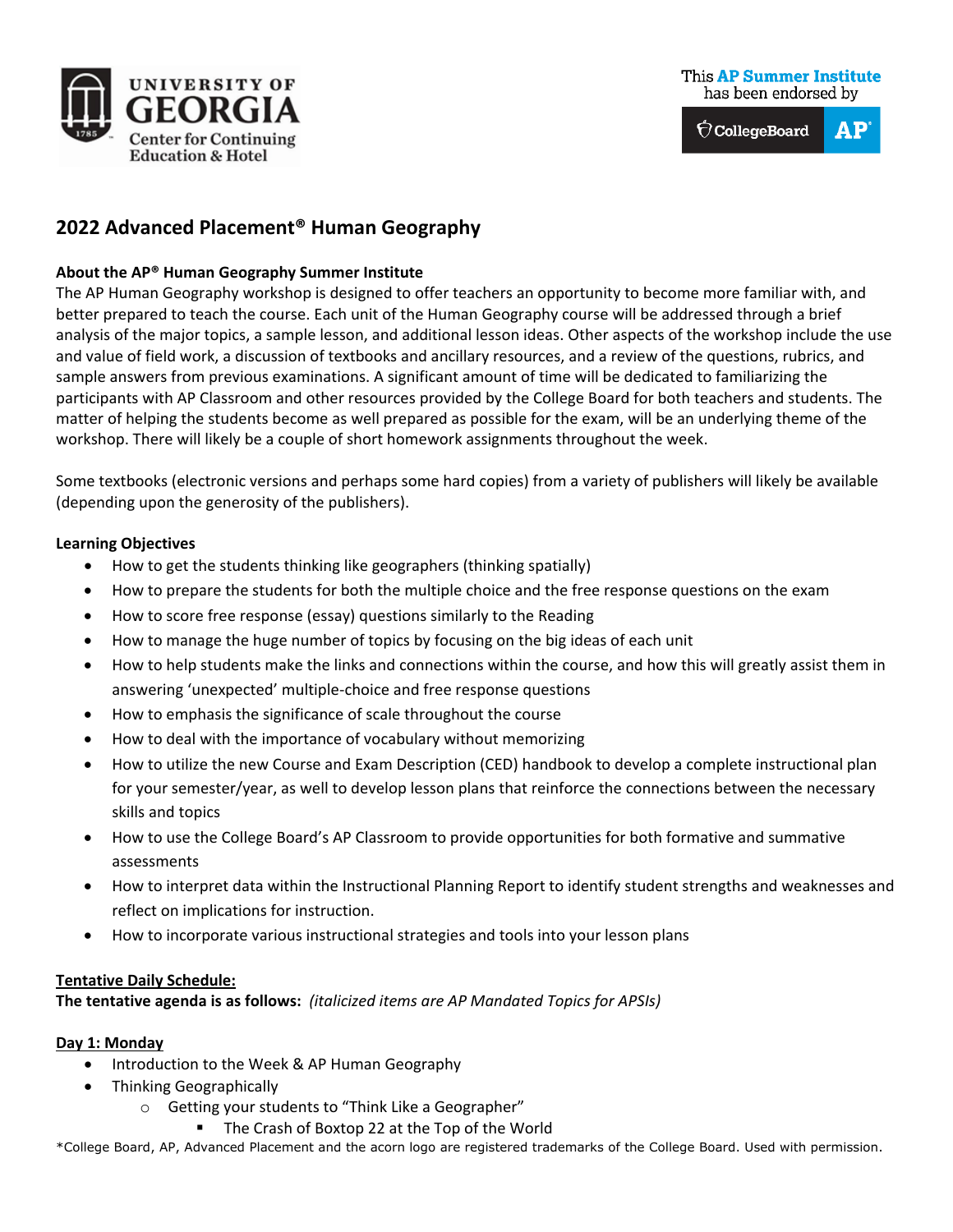- Changing Cultural/Human Landscape
- **Landscape of ????**
- **Diffusion**
- *Analysis & Discussion of the Course and Exam Description (CED)*
- Population and Migration Patterns and Processes
	- o Population Distribution and Densities
	- o The Demographic Transition Model
	- o Population Policies

### **Day 2: Tuesday**

- Cultural Patterns and Processes
	- o Religious Landscapes
	- o Gender Geography
	- o Language
		- **Language families Numbers 1 10**
- Political Patterns and Processes
	- o Territoriality, Sovereignty, Nation, State, Nation-state
	- o Geography and Election Campaigns
	- o Gerrymandering
- *Strategies and Pedagogical Tools\**
- Resources (texts, exam prep. books, & others)

#### **Day 3: Wednesday**

- Industrial and Economic Development Patterns and Processes
	- o Location Analysis
		- **-** Location of Volvo Dealership
		- **EXEC** Location of Alcan, Ford, Peppler-Sklar factories
		- **E** Location Theories
	- o Economic Development
		- **Assessing and Quantifying**
		- **•** Development Models Rostow and Wallerstein
	- o Gender
- *AP Classroom*
- Agricultural and Rural Land Use Patterns and Processes
	- o Changes in Agriculture
	- o Von Thünen's Agricultural Land Use Model

#### **Day 4: Thursday**

- Cities and Urban Land Use Patterns and Processes
	- o Urban vs Rural
	- o World Urbanization
	- o Christaller & Central Place Theory
	- o Urban Models
	- o Analysis of Internal Social/Economic Patterns of Cities (Statistics / Regina / Atlanta)
	- o Megacities Project
	- o Ideal Cities Project
- *Assess and Reflect*
- *Planning and Developing a Course (Semester or Year-long)*
- AP Examination (format, style of questions, scoring, the Reading, etc.)
- Field Trip Field Work
- Working as a Geographer Careers